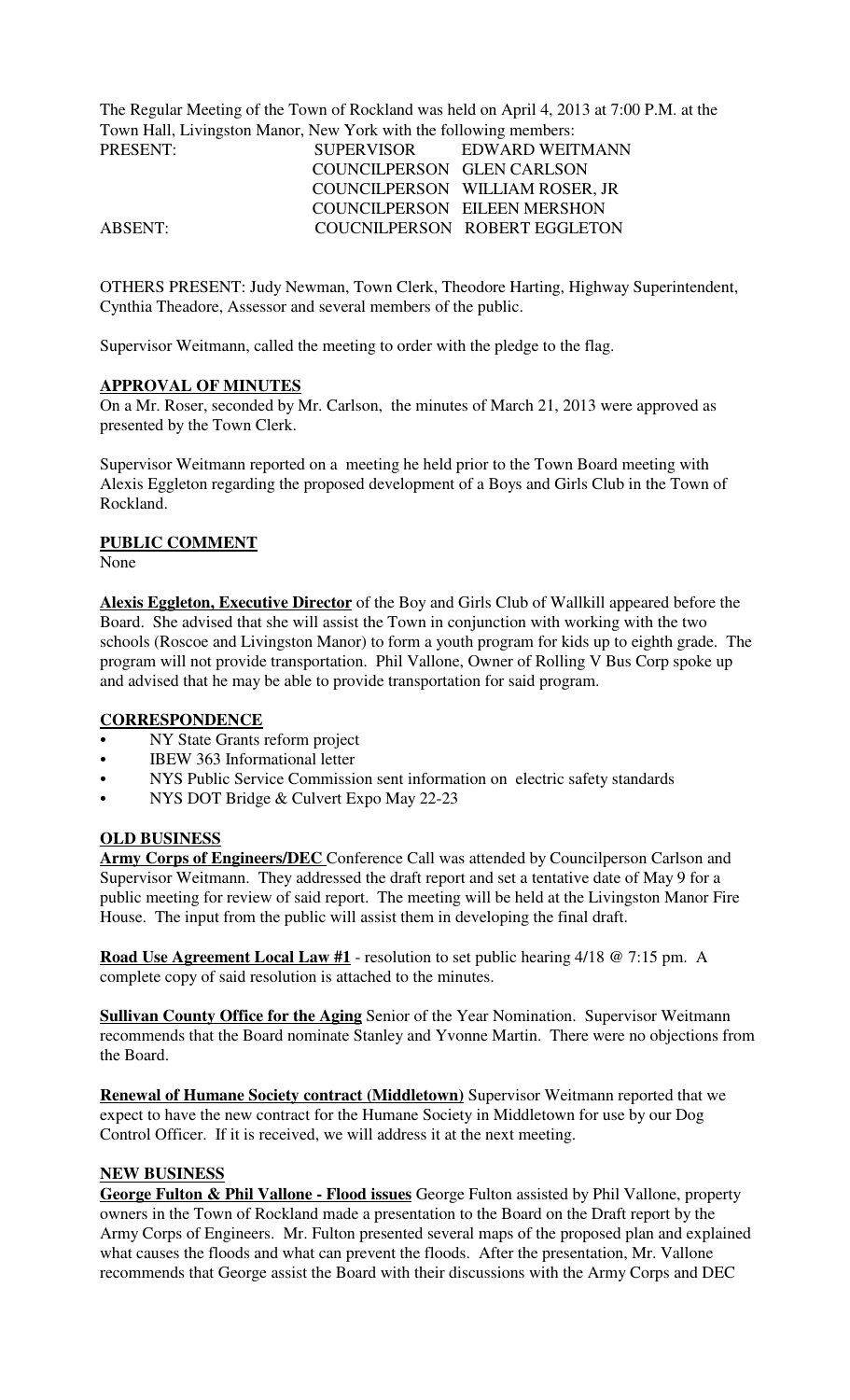# *REGULAR MEETING, TOWN OF ROCKLAND, APRIL 4, 2013*

on proposed plans for flood mitigation. There were no objections from the Board.

**2014 Truck Bid Opening** was held on April 2, 2013. Two bids were received as follows: **Arkel Motors, Inc** \$173,095.24 **Campbell Freightliner. LLC** \$185,979.00. Ted Hartling, Highway Superintendent reported that Arkel Motors, Inc. did not meet the specs. He recommends that the Board award said bid to Campbell Freightliner, LLC

## **RESOLUTION TO ACCEPT HIGHWAY TRUCK BID**

On a motion of Mr. Roser, seconded by Mr. Carlson, the following resolution was ADOPTED - VOTE - AYES 4, NAYS 0 - RESOLVED - to award the highway department bid to Campbell Freightliner, LLC at the bid price of \$185,979.00.

# **2012 RESOLUTION BUDGET MODIFICATIONS**

WHEREAS, the 2012 Budget requires modification, now therefore be it RESOLVED that the following Highway Fund entries be authorized:<br>From: Fund Balance \$65,212.37 To: 5130.2 \$65.212.37 From: Fund Balance  $$65,212.37$ The resolution was made by Mr. Carlson, seconded by Mrs. Mershon and unanimously carried.

# **Application for Liquor License (Restaurant Wine) - 49 Main Street dba Main Street Farm**

A letter was received from Delaware Liquor License Services requesting a waiver of the thirty day notice for an application to the state liquor authority on behalf of Main Street Farm's.

## **RESOLUTION - APPROVE 30 DAY WAIVER FOR MAIN STREET FARMS LIQUOR LICENSE APPLICATION**

On a motion of Mrs. Mershon, seconded by Mr. Carlson, the following resolution was ADOPTED - VOTE - AYES 4, NAYS 0 - RESOLVED - to authorize a waiver of thirty day notice in order to expedite the application process of the Liquor License for Main Street Farms.

## **Town Clerk's Monthly Report** was presented.

**Dog Control Monthly Report** was presented.

**Water/Sewer Weekend Schedule and log** was presented.

# **DEPARTMENT HEADS**

**Ted Hartling, Highway Superintendent** reported that he would like approval from the Board to install a generator on the radio tower.

## **RESOLUTION - APPROVE FUNDS FOR INSTALLATION OF GENERATOR**

On a motion of Mr. Carlson, seconded by Mr. Roser, the following resolution was ADOPTED - VOTE - AYES 4, NAYS 0 - RESOLVED - to authorize Ted Hartling, Highway Superintendent to expend the funds for installation of a generator near the cell tower, expenses to include electrician and construction of a pad.

Ted reported that the state has increased their CHIPS funding by \$57,000. This year the Town can anticipate receiving \$259,000.

Ted also reported that NYSEG was in contact with him regarding an energy audit. They will pay 70% to upgrade lighting system. With the new lights the approximate savings is \$650 and the cost to install new lights would be approximately \$745. There were no objections from the Board to proceed with an Energy Audit at the Town Highway Department.

Ted requested permission to attend Highway School. There were no objections from the Board.

Cynthia Theadore, Assessor reported that she is finishing her tentative roll and completing field work for updates.